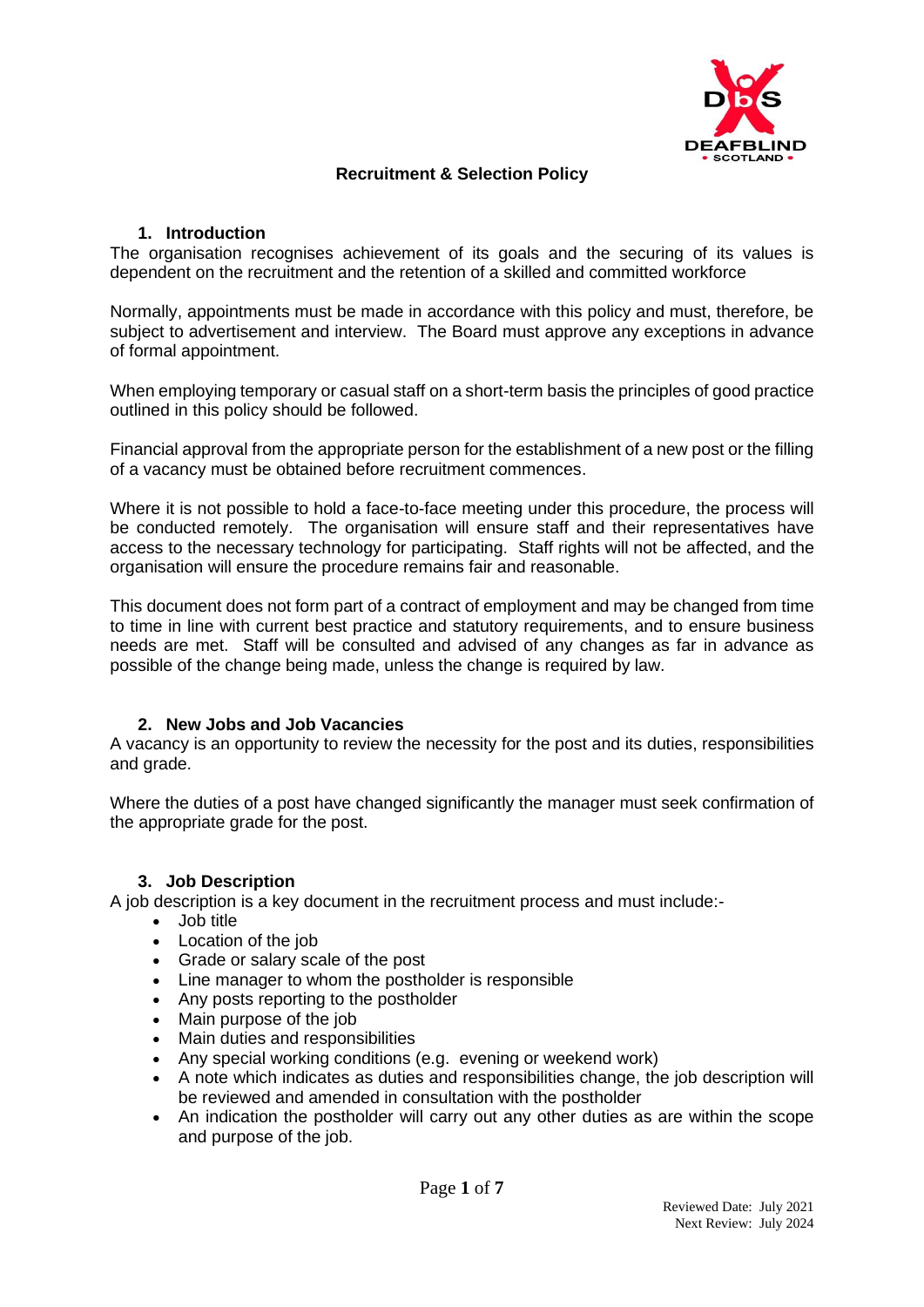

### **4. Person Specification**

The person specification informs the shortlisting selection criteria. This details the skills, experience, abilities and expertise required to do the job. It should be specific, related to the job, and not unnecessarily restrictive – for example only qualifications strictly needed to do the job should be specified.

The person specification must form part of the further particulars of a vacancy along with the job description in order for applicants to have a full understanding of the post. It enables potential applicants to make an informed decision about whether to apply and those who do apply, to give sufficient relevant detail of their skills and experience in their application.

It should detail the knowledge (including necessary qualifications), skills, ability and experience required to do the job, specifying which are essential and which are desirable.

Essential criteria are those without which an appointee would be unable to adequately perform the job; desirable criteria are those which may enable the candidate to perform better.

Knowledge can be derived in a number of ways, for example through education, training, or experience.

- For some jobs a particular qualification(s) may be essential, while for others no single qualification may be appropriate and a particular type of experience may be just as relevant as a formal qualification. Where qualifications are deemed essential these should reflect the minimum requirements necessary to carry out the job to an acceptable standard
- The type of experience required of applicants should be specified. It is also important to remember experience is sometimes transferable from one area of work to another, in which case specifying skills is likely to be more effective than specifying a narrow definition of experience. Note – a specified period of experience cannot be requested as this could be indirect age discrimination.

The Equality Act 2010 requires employers to make reasonable adjustments to jobs to make them suitable for people with a physical or mental condition. It is therefore important any physical requirement is stated in terms of the job which need to be done. For example, a job may require the appointee 'must be able to travel to a number of different locations'. In this instance, it will be necessary to consider if an ability to drive is required or whether or not reasonable adjustments can be made for non-drivers.

## **5. Advertising the Vacancy**

All posts must be advertised internally. The majority of posts will also be advertised externally to maximise attracting the best candidate. Consideration should also be given to advertising in locations/publications likely to increase diversity in the workforce.

Adverts should detail:

- Job title
- Salary
- When funding for project ends (if applicable)
- Closing date
- Interview date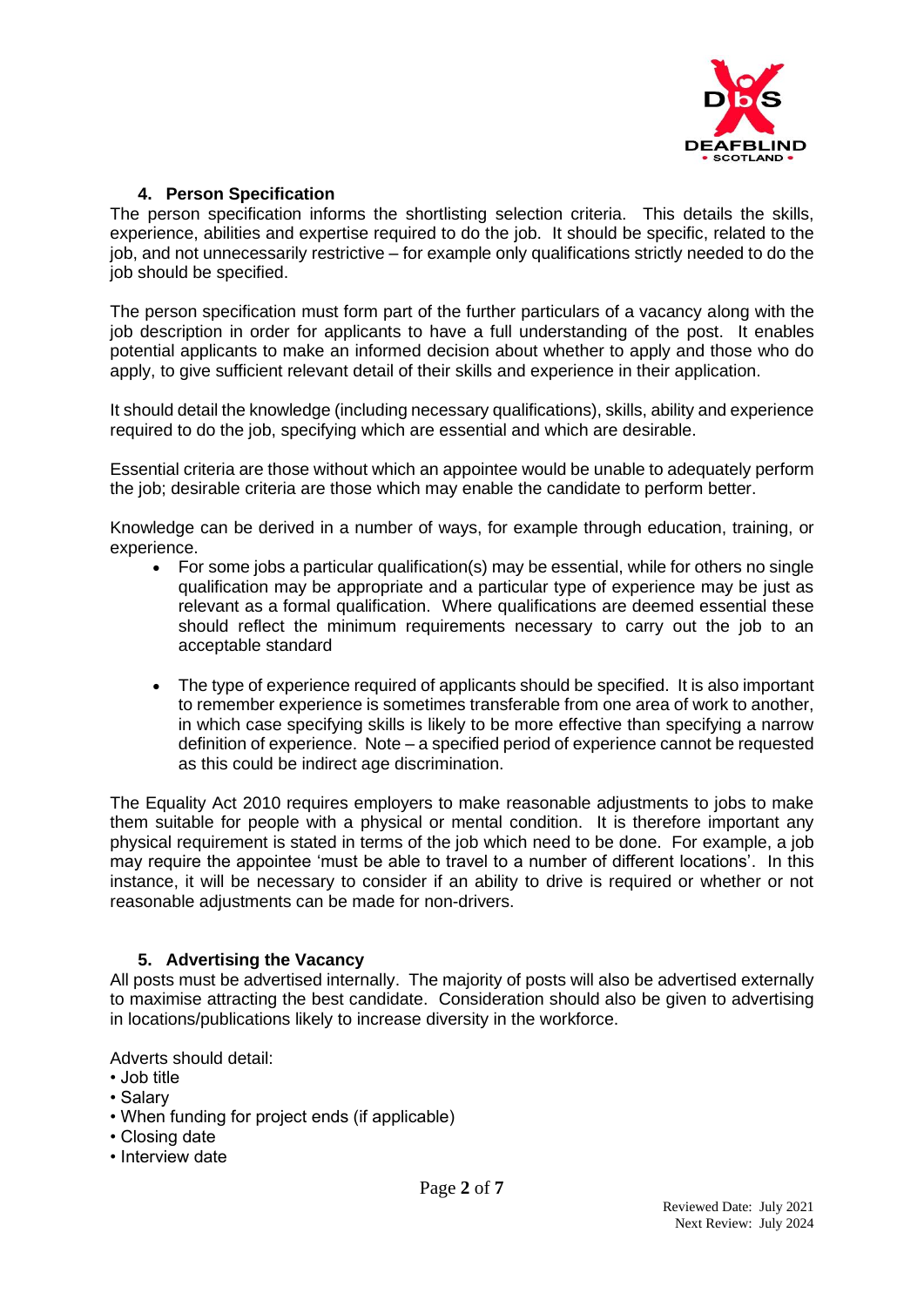

• The need for an enhanced Protection of Vulnerable group (PVG) membership check or appropriate level of Disclosure check

• Two satisfactory references from their most recent employers, where possible.

• If the post requires the holder to register with an external organisation such as The Scottish Social Services Council

- Contact details
- Website address

## **6. Processing Applications**

Staff must be aware when dealing with enquiries about vacancies it is unlawful to state or imply applications from one sex or from a particular racial group, sexual orientation or religion/belief would be preferred, (unless a Genuine Occupational Qualification or Requirement applies) and to do so may lead to a complaint of unlawful discrimination.

Care must also be taken to ensure all applicants are treated in the same way and confidentiality of applications must be respected by all of those involved in the selection process.

Details of requests for application packs should be taken in the office and should include:

- Name, address, phone number
- Which format they would like the application pack: electronic, hard copy, large print, Braille, moon, audiotape,etc.

Application packs should contain:

- Standard applicant letter, confirming closing date, interview date and need for a satisfactory PVG and two satisfactory references, and end date if applicable.
- Job description, which contain person specification
- Application Form
- Equal Opportunities Monitoring Form.
- General information on Deafblind Scotland.

When applications are received in the office, the date received should be clearly marked. The completed application and the equal opportunities monitoring form should be given to HR for filing.

### **7. Selecting the Interview Panel**

All interviews must be conducted by a panel. The manager and Board will select appropriate interview panel members prior to the closing date. Those appointed to interview should carry out the shortlisting process.

Panels must:

- Consist of a minimum of two people including the immediate line manager of the vacant post.
- Reflect diversity balance wherever possible or appropriate.
- Declare if they already know a candidate.
- Be willing and able to attend shortlisting and all interviews for the duration of the recruitment process, to maintain consistency and to ensure fair and equal treatment of all candidates.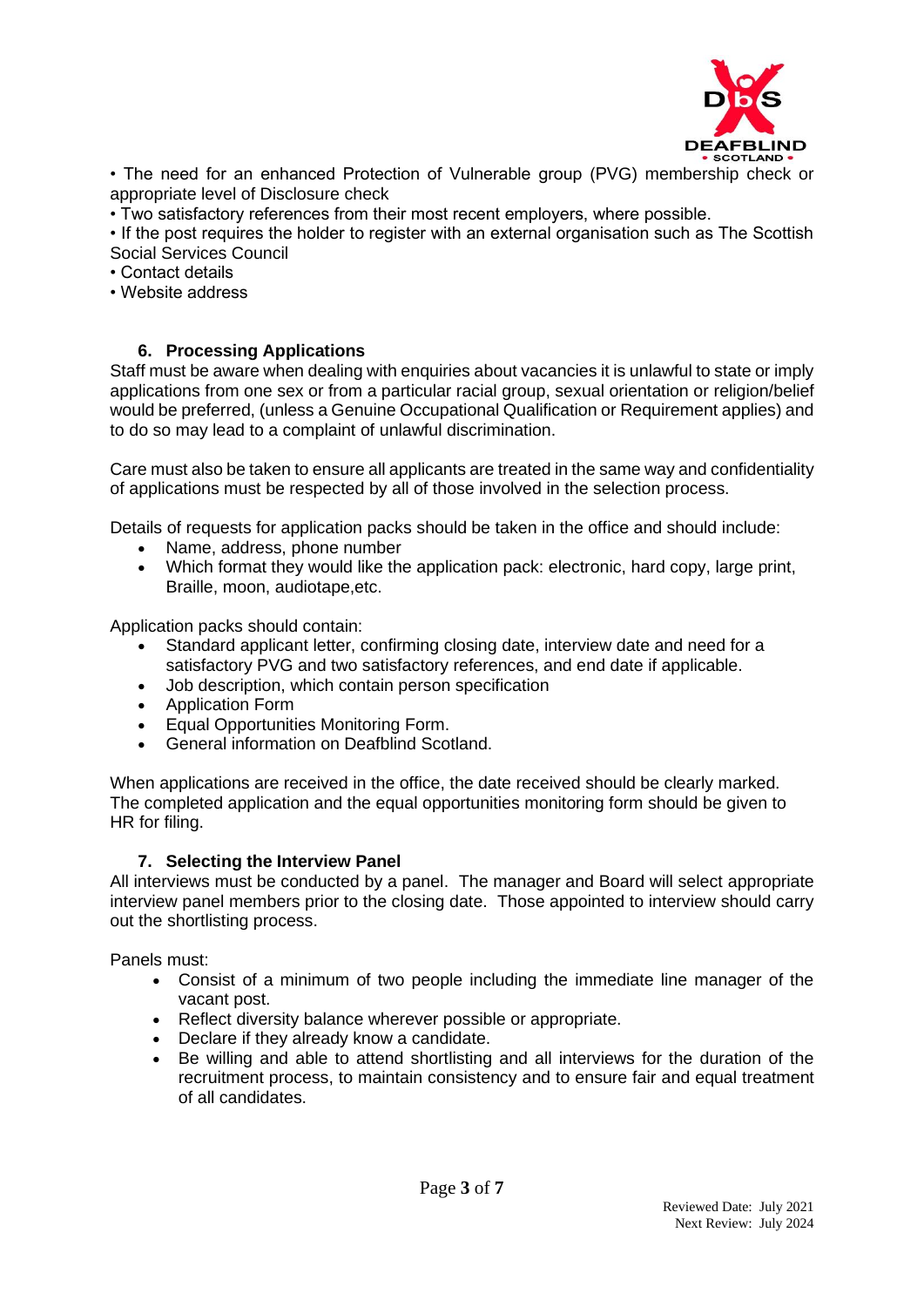

# **8. Shortlisting**

Once the closing date has passed, the interview panel should individually assess the applications received by that date to determine which applicants are to be called for interview. The panel should then meet to discuss and agree the shortlist. Shortlisting decisions should be based on evidence the applicant has met the requirements of the person specification.

The original applications for all applicants, together with a written note of reasons for shortlisting or rejection must be retained for a minimum of six months from the date an appointment decision is notified, in case of complaint to an Employment Tribunal.

All applicants with a disability who meet the minimum criteria for a job vacancy will be interviewed and considered on their abilities.

### **9. Arrangements for Interviews**

Letters or e-mails to shortlisted candidates should include:

- The date, time and place of interview
- Travel directions to the interview venue
- A request they contact the author of the letter/message if they have any special requirements in relation to the interview (related to access to the venue or any other special need related to a disability)
- if appropriate, details of any test or presentation they will be required to take or anything they should bring with them.
- Candidates should be reminded again of the need for a satisfactory PVG, a registration status check with the SSSC and two satisfactory references from previous employers.
- Candidates should be asked to confirm their attendance.

It is best practice to write to candidates who have not been shortlisted however, if this is not possible due to limited resources, the advert particulars should clearly state if a candidate has not been notified after a certain period, applicants should consider themselves to have been unsuccessful.

### **10. Interviewing**

Interviews should be scheduled as soon after the closing date as reasonably practicable. The structure of interviews should be decided in advance including who will chair the panel, what questions will be asked and by whom. No less than two people should be on the interview panel.

The same questions should be asked of all candidates. Additional questions can be used for further information or clarification where answers are incomplete or ambiguous. Care must be taken to avoid questions which could be construed as discriminatory (questions about personal circumstances which are unrelated to the job).

Interview notes must be taken to help the panel to make an informed decision based on the content of the interviews. Notes must relate to how candidates demonstrate their knowledge, skills, experience and abilities in relation to the person specification. The Data Protection Act 2018 allows applicants to submit a Subject Access Request (SAR) of all notes in the event of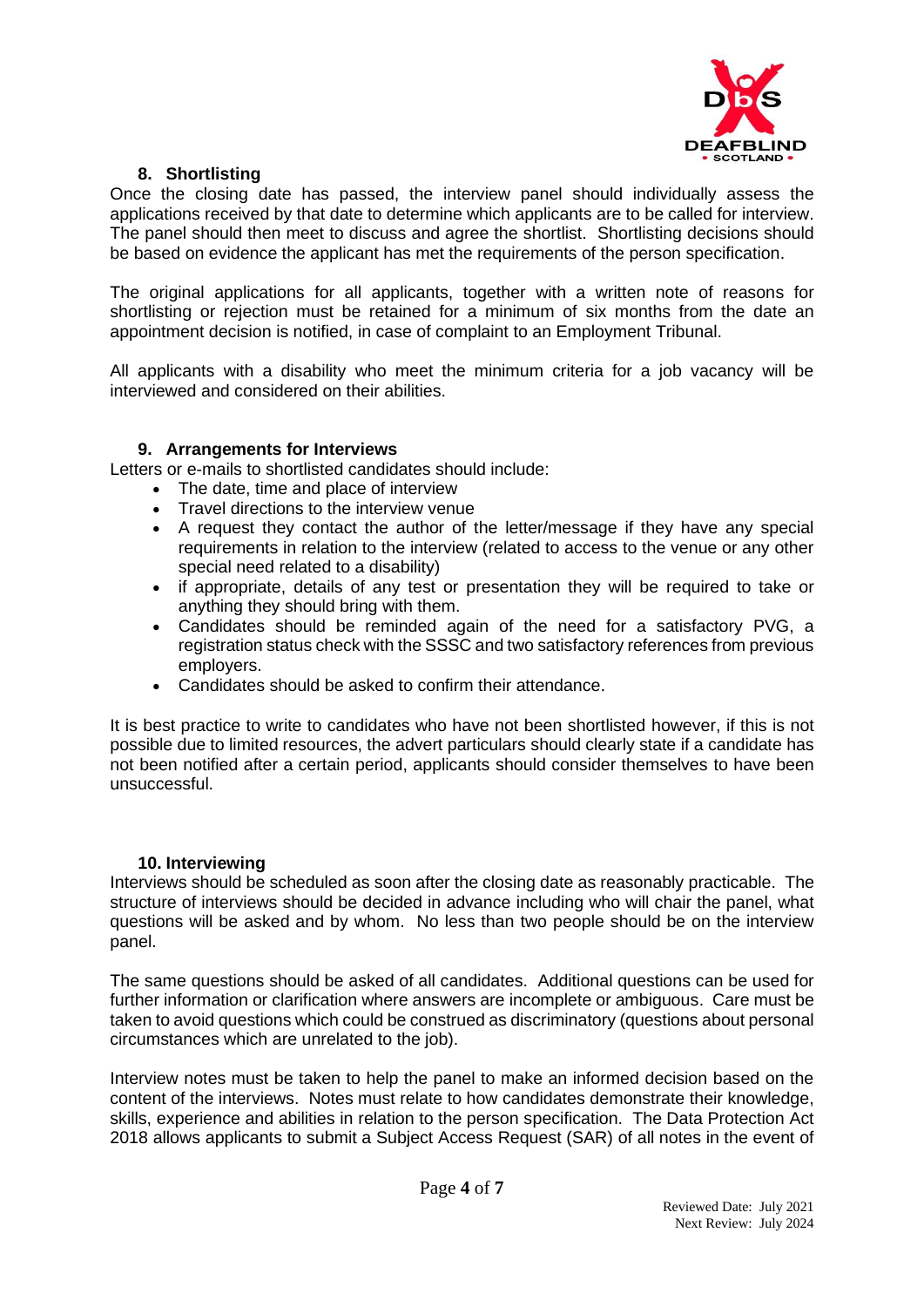

a complaint. Any inappropriate or personally derogatory comments contained within the notes could be considered discriminatory and are unacceptable.

Where the candidate being interviewed has a disability for which adjustments may need to be considered, the candidate's requirements should be discussed with them once the planned questioning is complete. The outcome of these discussions must not influence the consideration of the candidate's application.

Consideration must be made as to what would be "reasonable". If the requested adaptations are deemed unreasonable, a letter should be sent to the applicant explaining why the adaptations cannot be made. Reasons for not making adjustments to the working environment must be both material and substantial.

It is good practice to offer applicants verbal feedback after interviews and it is policy to respond if requested. Feedback should be specific and honest.

### **11. Making A Decision After Interview**

The information obtained in the application, interview and tests will allow candidates to be assessed against the person specification and for an appointment to be made. The Chair must ensure there is a written note of the reasons for selecting the successful candidate and rejecting others together with the original applications and notes of all panel members, for a minimum of six months after the appointment decision has been notified to the candidates.

Interview proceedings are confidential and interviewers are free to divulge to others the decision reached only once the appointee has accepted the post.

The manager will make a provisional offer to the preferred candidate subject to satisfactory references and Disclosures (if appropriate) being received.

### **12. Appointment**

Proof of academic qualifications and any others considered essential for the post must be verified.

The Immigration, Asylum and Nationality Act makes it an offence to employ anyone who does not have permission to be in, or work in, the UK. To avoid making assumptions about such permission, it is the manager's responsibility to ask all appointees for evidence of eligibility to work in the UK. It is unlawful racial discrimination to carry out checks only on potential staff who by their appearance, name or accent may be considered to be any nationality other than British.

If a decision was made to appoint:

**Verbal Offer:** The successful candidate should be informed verbally that you would like to offer them the job, subject to satisfactory references, their satisfying the Asylum & Immigration Act, a registration status check with the SSSC and receipt of a satisfactory PVG check. You should ask the candidate at this stage, if possible, to confirm their acceptance verbally.

**A written offer** should be done as soon as possible after the interview in order that letters can be sent. Copies of all application forms and assessment forms should be returned to HR for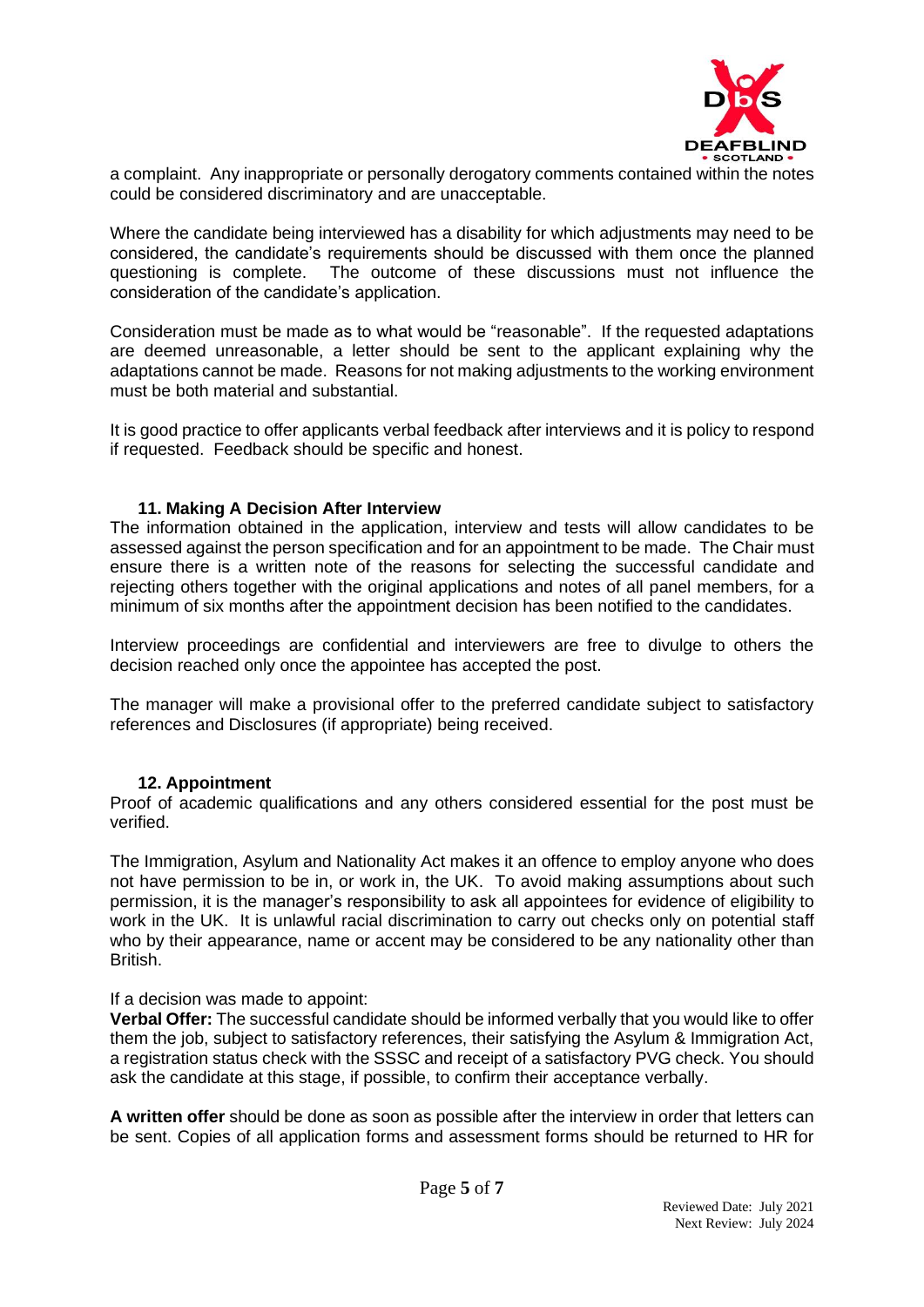

filing. You should also notify of any reserve candidates, in the event that the panel's first choice cannot be taken on for any reason.

For unsuccessful candidates, brief reason(s) for not appointing should be noted and passed the panel chair-person so feedback can be provided if required. In the event of an internal candidate not being successful, again reason(s) should be noted for the file. It is important that you are prepared to talk to unsuccessful candidates who require some feedback, particularly where your comments may help the candidate do better next time. Unsuccessful applicants details should be stored for no more than 6 months then destroyed unless their consent is given for their application to be held and considered for an alternative position. (all in compliance with GDPR 2015 regulations)

### **13. Unsuccessful candidates**

HR should be informed as quickly as possible to allow appropriate letters to be sent to the candidates. All copies of application forms, together with assessment forms and reason(s) for not appointing, should be sent to HR.

It will then be the decision of the Chief Executive to adopt a strategy for re-advertising.

NB: If ever in any doubt with regards to an appointment, please seek further advice/guidance from the Chief Executive.

#### **14. References**

Verbal Reference: this should be taken up, by the employing Line Manager if there is a short time scale between the interview and the applicant commencing work. Please note verbal references will always be followed up by a request for written reference from HR. If a verbal reference is requested, the line manager should ensure the referee is asked the questions on the reference request form and make notes of the conversation. These notes should then be sent to HR for filing.

Two Written References: HR will usually take up requests for written references. A standard reference request form is sent to referees and on receipt of these they will be copied to the employing Line Manager. The original references will be filed in the staff member's personal file. At least one should be from the most recent employer where possible.

Please note a candidate should not commence work unless references have been received, either verbal or written.

If an unsatisfactory reference is received, depending on the content, this would be discussed with the candidate and advise if the offer of employment is to be withdrawn. The Chief Executive will provide advice in these circumstances.

### **15. PVG or Disclosure Check**

These will be carried out by the appointed person within the organisation. Checks will be carried out on any person doing regulated work, paid or unpaid, this can include:

- Front line staff in a regulated service
- Supervisors and managers of front line staff in a regulated service
- Staff involved in the delivery of regulated services
- Trustees involved in the governance of regulated work